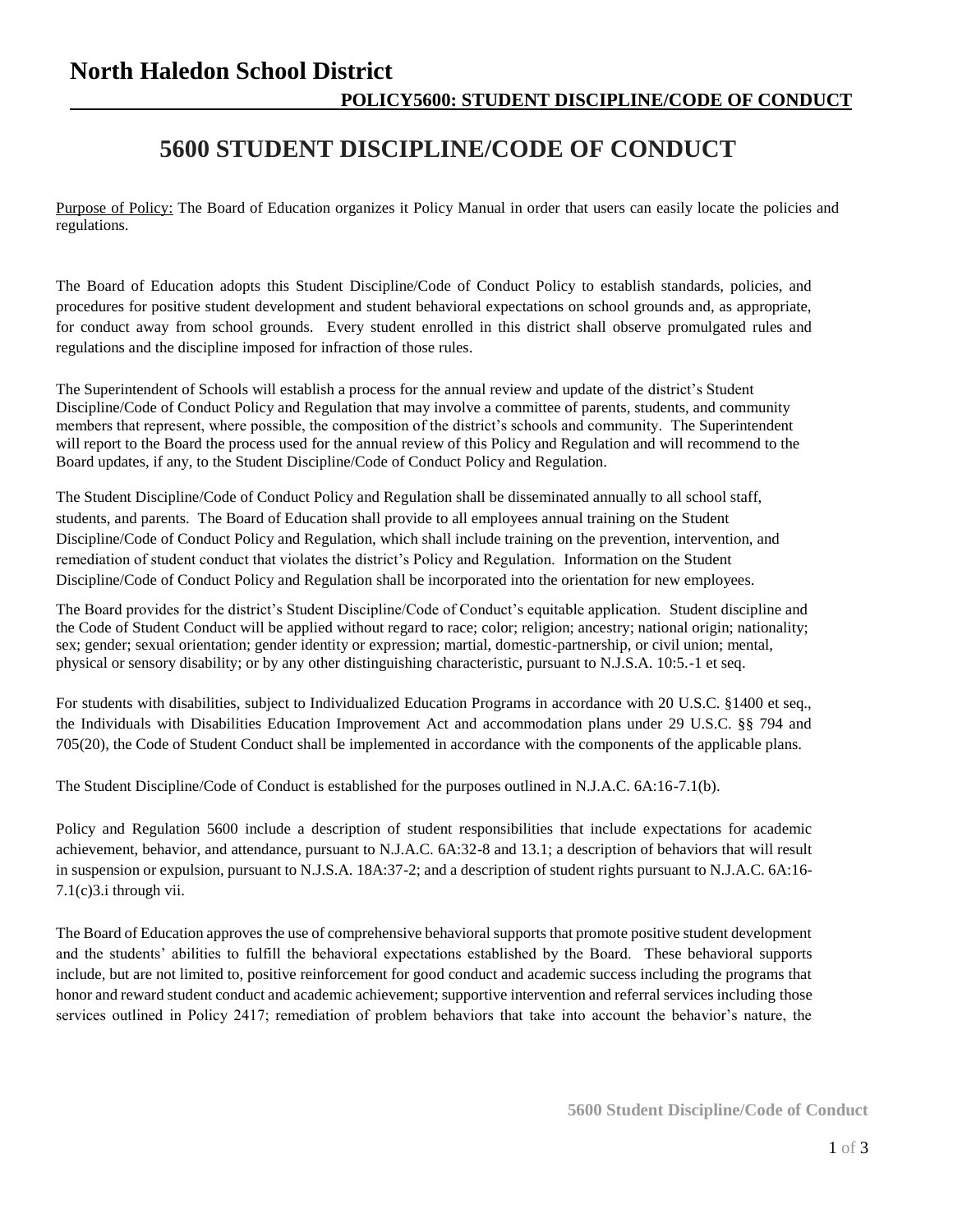## **North Haledon School District POLICY5600: STUDENT DISCIPLINE/CODE OF CONDUCT**

students' developmental ages and the students' histories of problem behaviors and performance; and for students with disabilities, the behavior interventions and supports shall be determined and provided pursuant to N.J.A.C. 6A:14.

Policy and Regulation 5600 include a description of school responses to violations of behavioral expectations established by the Board that, at a minimum, are graded according to the severity of the offenses, and consider the developmental ages of the student offenders and their histories of inappropriate behaviors pursuant to N.J.A.C. 6A:16-7.1(c)5.

Students are required to be in compliance with Policy and Regulation 5200 – Attendance pursuant to N.J.A.C. 6A:16-7.6 and Policy 5512 – Harassment, Intimidation, and Bullying pursuant to N.J.A.C. 6A:16-7.7.

The Building Principal shall maintain a current list of community-based health and social service provider agencies available to support a student and the student's family, as appropriate, and a list of legal resources available to serve the community.

The Building Principal or designee shall have the authority to assign discipline to students. School authorities also have the right to impose a consequence on a student for conduct away from school grounds that is consistent with the district's Code of Student Conduct pursuant to N.J.A.C. 6A:16-7.5. This authority shall be exercised only when it is reasonably necessary for the student's physical or emotional safety, security, and well-being or for reasons relating to the safety, security, and well-being of other students, staff, or school grounds, pursuant to N.J.S.A. 18A:25-2 and 18A:37- 2. This authority shall be exercised only when the conduct that is the subject of the proposed consequence materially and substantially interferes with the requirements of appropriate discipline in the operation of the school. Consequences pursuant to N.J.A.C. 6A:16-7.5 shall be handled in accordance with Policy and Regulation 5600, pursuant to N.J.A.C. 6A:16-7.1, and as appropriate, in accordance with N.J.A.C. 6A:16-7-2, 6A:16-7.3, or 6A:16-7.4. School authorities shall respond to harassment, intimidation, or bullying that occurs off school grounds, pursuant to N.J.S.A. 18A:37-14 and 15.3 and N.J.A.C. 6A:16-1.3, 7.1, and 7.7.

Consequences and appropriate remedial action for a student who commits one or more acts of harassment, intimidation, or bullying may range from positive behavioral interventions up to and including suspension or expulsion. The factors for determining consequences and remedial measures and examples of consequences and remedial measures are listed in Policy 5512 – Harassment, Intimidation, and Bullying. Consequences for a student who commits an act of harassment, intimidation, or bullying shall be varied and graded according to the nature of the behavior, the developmental age of the student and the student's history of problem behaviors and performance, and shall be consistent with this Policy and the school district's Student Discipline/Code of Conduct Policy pursuant to N.J.A.C. 6A:16-7.1. Remedial measures for one or more acts of harassment, intimidation, or bullying shall be designed to correct the problem behavior; prevent another occurrence of the problem; protect and provide support for the victim of the act; and take corrective action for documented systemic problems related to harassment, intimidation, or bullying.

Consequences and remedial measures to address acts or incidents of dating violence at school shall be consistent with the school district's Student Discipline/Code of Conduct Policy. The factors for determining consequences and remedial measures and examples of consequences and remedial measures are included in Policy and Regulation 5519 – Dating Violence at School and shall be used to address the act or incident as well as serve as remediation, intervention, education, and prevention for all individuals involved. The responses shall be tiered with consideration given to the seriousness and the number of previous occurrences of acts or incidents in which both the victim and aggressor have been involved. Consequences for acts or incidents of dating violence at school may range from admonishment to suspension or expulsion. Retaliation towards the victim of any act or incident of dating violence shall be considered when

**5600 Student Discipline/Code of Conduct**